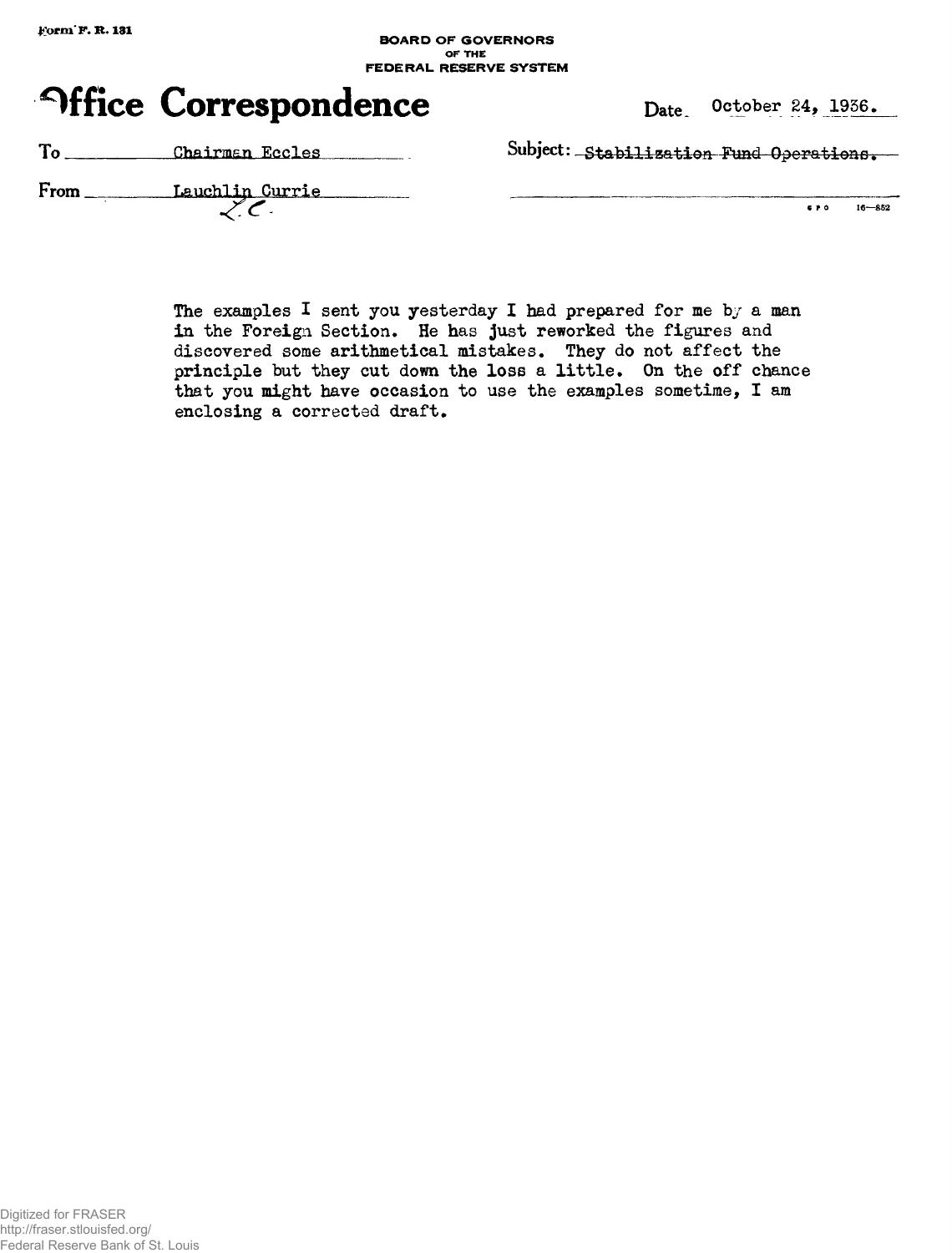## **BOARD OF GOVERNORS OF THE FEDERAL RESERVE SYSTEM**



To Chairman Eccles Subject: Stabilization Fund Operations.

From Lauchlin Currie

**6 P 0 16—852**

Examples illustrating loss to Stabilization Fund if operations are engaged upon to maintain the  $-$ -L rate despite a rise in the price of gold in England or to drive up the \$-L rate after it has fallen and the price of gold has risen correspondingly:

- 1. a. L-\$ rate: \$4.90
	- b. British Fund's selling price for gold:  $142s. 9\frac{1}{2}d.$
	- c. U. S. Fund (1) sells 1 oz. of gold to Treasury and receives  $$35;$  (2) buys  $17.14$  at rate of  $$4.90;$  (3) buys 1 oz. gold from British Fund at 142s.  $9\frac{1}{5}$  d.

Net result: no gold loss.

- 2. a. As result of capital movement from England to U. S., L-\$ rate falls to \$4.85
	- b. British Fund, therefore, raises selling orice of gold to  $144s. 4<sub>2</sub><sup>3</sup>d.$
	- c. U.S. Fund (1) sells 1 oz. gold to Treasury and receives  $$35;$ (2) buys  $E7.22$  at rate of  $4.85$ ; (3) buys 1 oz. gold from British Fund at 144s.  $4\frac{3}{4}d$ .

Net result: no gold loss.

- 3. a. U. S. Fund desires to push L-\$ rate back to \$4.90.
	- b. British Fund leaves gold price unchanged at  $144s. 4\frac{3}{4}d.$
	- c. U. S.<sup>1</sup> Fund (l) sells 1 oz. gold to Treasury and receives \$35; (2) buys L7.14 at rate of \$4.90; (3) buys 0.989 oz.gold from British Fund at 144s.  $4\frac{3}{4}d$ .

Net result: loss of 0.011 oz. gold,  $\pm$  \$0.38 at \$35 an oz.

- 4. a. L~\$ rate: \$4.90
	- b. British Fund raises price of gold from 142s.  $9\frac{1}{2}d$ . to 144s  $4\frac{3}{4}d$ .
	- c. U.S. Fund wishes to maintain rate at \$4.90 and prevent it from falling to \$4.85.
		- (1) Sells 1 oz. gold to Treasury and receives \$35; (2) buys 17.14 at rate of \$4.90; (3) buys 0.989 oz.gold from